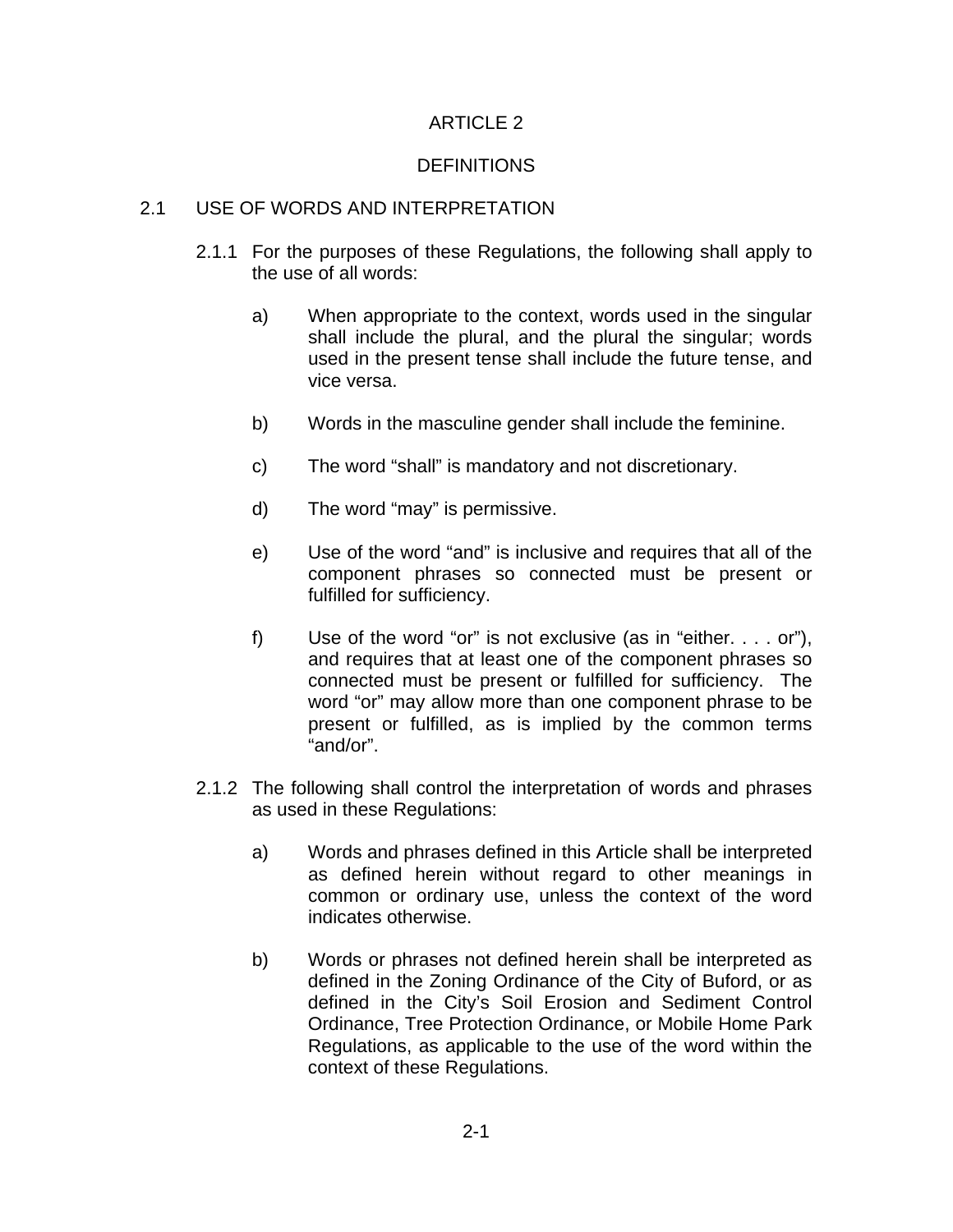c) Words not defined herein or in the Zoning Ordinance or any other applicable code, regulation, or ordinance of the City of Buford shall be construed to have the meaning given by common and ordinary use, and shall be interpreted within the context of the sentence, section, and article in which they occur.

## 2.2 DEFINITIONS OF WORDS AND PHRASES

Certain words or phrases in these Regulations are defined for their use herein as follows:

Alley or Service Drive – A minor, permanent, public service way which is used primarily for vehicular service access to the back or the side for properties otherwise abutting on a street.

Applicant  $-$  A person, either the owner or the bona fide representative of the owner of land or structures governed by these regulations, who seeks authority to use, develop, construct upon or otherwise enjoy the use of property through any of the procedures established under these Regulations.

Arterial – A street that is used primarily for fast and heavy traffic flow, is of considerable continuity, and is used as a traffic artery for interconnection among large areas.

"As-Built" Survey – See Record Drawing.

"Base Flood" – The flood which has a one percent probability of occurring in any calendar year (i.e., the 100-year frequency flood).

Base Flood Elevation – The highest water surface elevation anticipated at any given point during the base flood.

Block – A piece or parcel of land entirely surrounded by public streets, other than alleys.

Board of Commissioners – The City Commission of the City of Buford, Georgia.

Buildable Lot of Record – A lot or parcel of land which existed as a single parcel of ownership, recorded as such in its entirety and present boundaries with the Clerk to Superior Court prior to June 2, 1970, or which is shown in its entirety and present boundaries on a Final Plat or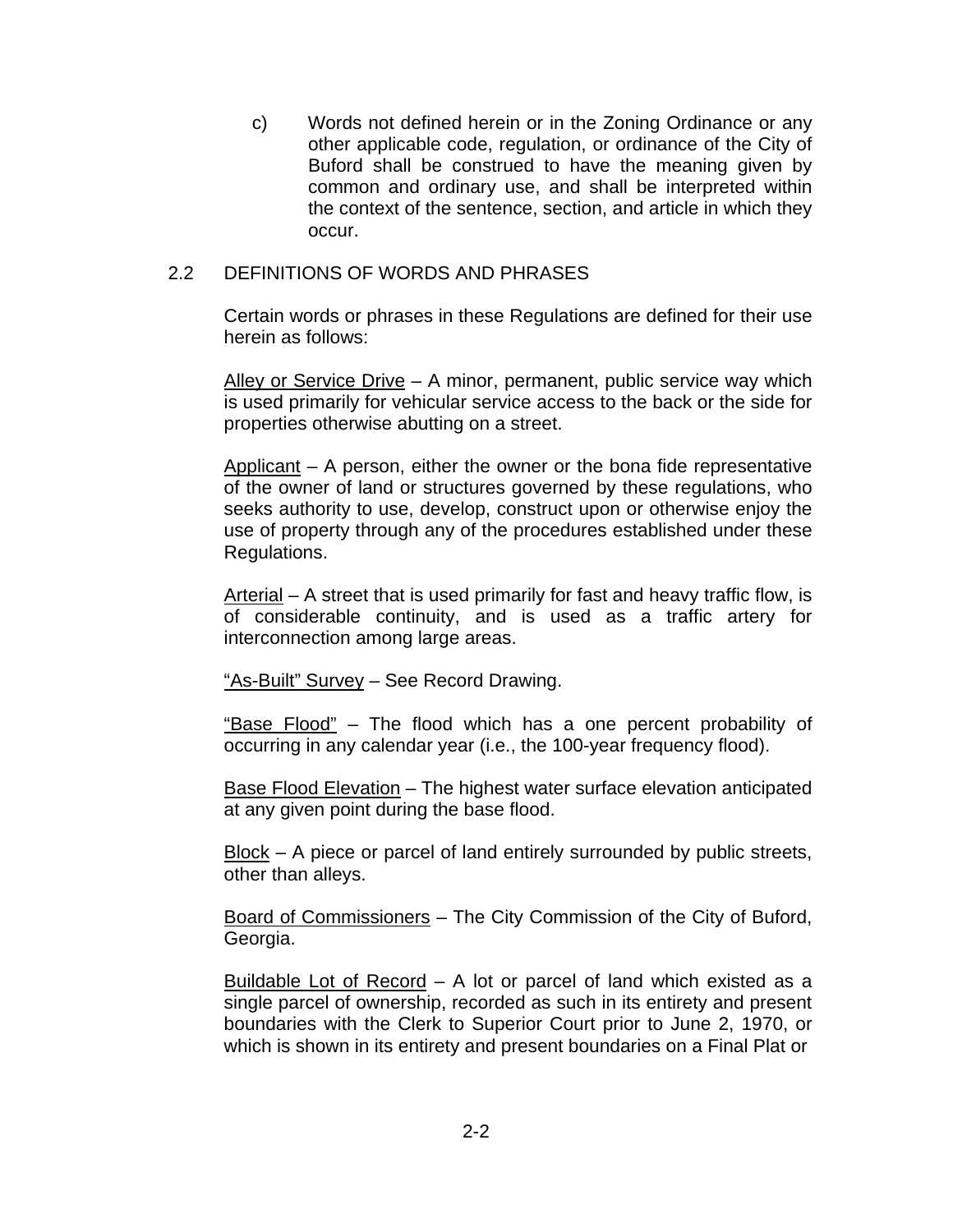Exemption Plat duly approved under these or any previously applicable regulations providing for the subdivision of land in the City of Buford and recorded with the Clerk to Superior Court of Gwinnett County.

Building Setback Line – A line across a lot parallel to a street right-ofway or other property line establishing the minimum open space to be provided between any principal building and the street or other property line. All building setback lines shall be at least as restrictive as the corresponding minimum yard setbacks required in the Zoning Ordinance. On corner lots, the minimum required front yard setback should be provided along all abutting streets.

Certificate of Development Conformance – Final approval issued by the Department for completion of land development activities for a subdivision or project for which a Development Permit was issued.

Certificate of Occupancy  $-$  Final approval by the Department for the use or occupancy of a structure for which a Building Permit was issued.

Clearing – The removal of trees or other vegetation, but not including grubbing activities.

Collector – A street which carries traffic from activity centers or neighborhoods on local streets to arterial streets.

Comprehensive Plan – City of Buford Land Use Plan and/or Thoroughfare Plan as adopted or amended.

Concept Plan – A drawing which shows the overall concept (e.g. a concept plan) of a proposed development, and which may include lots and streets in a subdivision or the general location of buildings and improvements for a multi-family or non-residential project, and which may be drawn to approximate dimension in a freehand style.

Condominium – A form of property ownership in which the buildings or portions of the buildings, whether residential or non-residential in use, are owned by individuals separate from the lands which surround the buildings, said lands held in common ownership by the owners of the several buildings.

 $Cul-De-Sac - A$  street having one end open to traffic and being permanently terminated within the development by a vehicular turnaround. For the purpose of designation, a cul-de-sac street shall be interpreted to begin at the intersection of two or more streets nearest to the vehicular turnaround.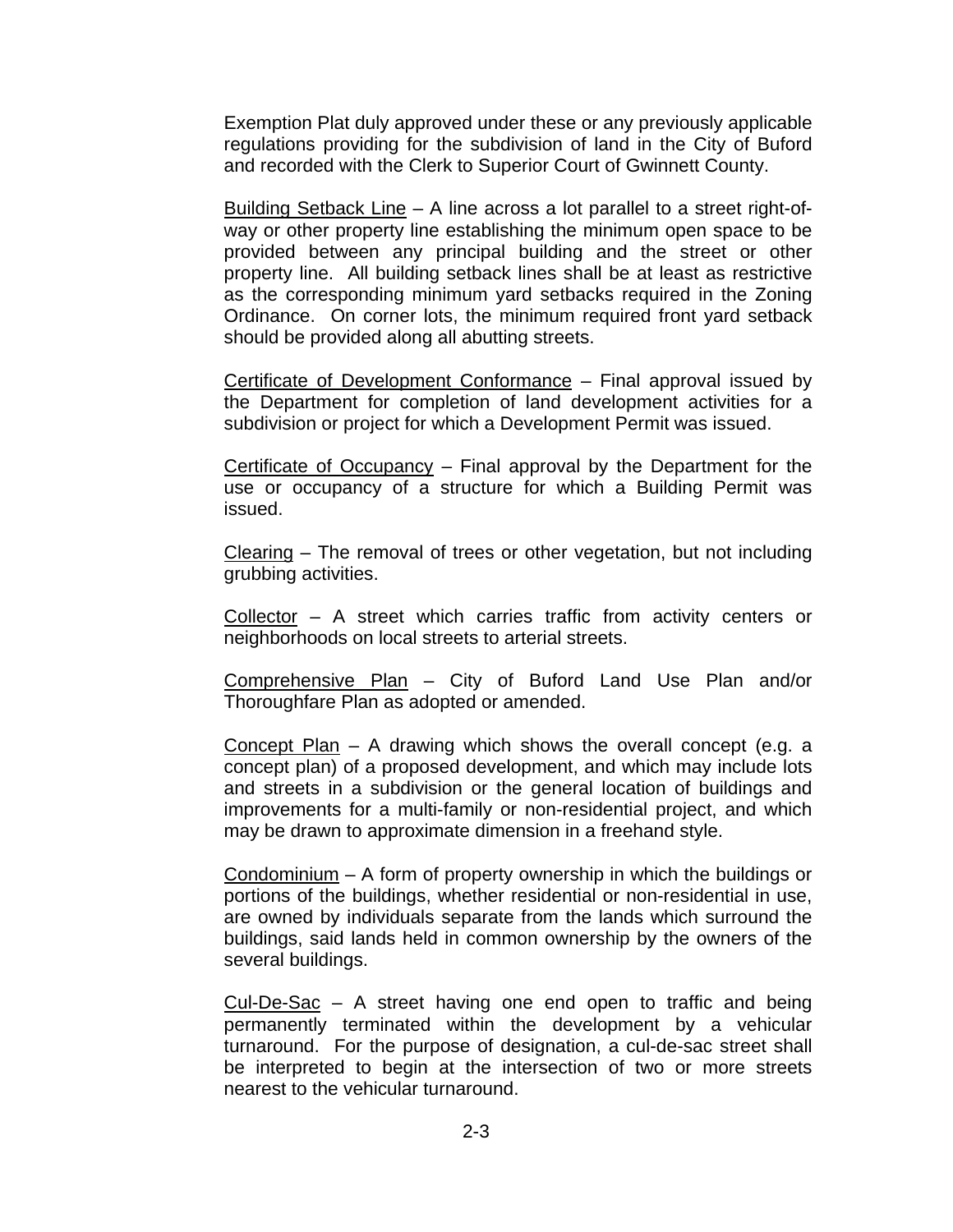Department – The Department of Planning and Development of the City of Buford.

Developer – Any person, individual, firm, partnership, association, corporation, estate, trust, or any other group or combination acting as a unit who directs the undertaking or proposes to undertake development activities as herein defined, whether the development involves the subdivision of the land for sale to individual users, the construction of buildings or other improvements on a single land ownership, or both.

Development –

- 1. (Verb) All activities associated with the conversion of land or the expansion or replacement of an existing use to any new use intended for human operation, occupancy or habitation, other than for agricultural purposes devoted strictly to the cultivation of the land, dairying or animal husbandry. Such activities include land disturbance (clearing and grubbing the land of vegetation and stumps, and grading) and the construction of improvement s such as but not limited to streets, driveways or parking areas, water or sewer mains, storm water drainage facilities, sidewalks or other structures permanently placed on or in the property.
- 2. (Noun) Where appropriate to the context, the term "development" also may be used to denote a specific subdivision or project which is a single entity or intended to be constructed as an interrelated whole, whether simultaneously or in phases.

Development Permit – An official authorization issued by the Department permitting clearing, grubbing, grading, or construction of storm drainage facilities, access drives, streets, parking or other improvements exclusive of buildings.

Development Plans – Those detailed and professional plans showing the layout and design, site work and construction activities proposed for a project (other than architectural building plans) and including the Preliminary Plat or Site Plan (as applicable), Grading Plan, Tree Protection Plan, Erosion and Sediment Control Plan, Buffer and Landscape Plan, and construction drawings for streets, storm water drainage facilities, sanitary sewers, water supply facilities, and other site improvements.

Diameter Breast Height (dbh) – The diameter of a tree measured at a point 4½ feet above the ground.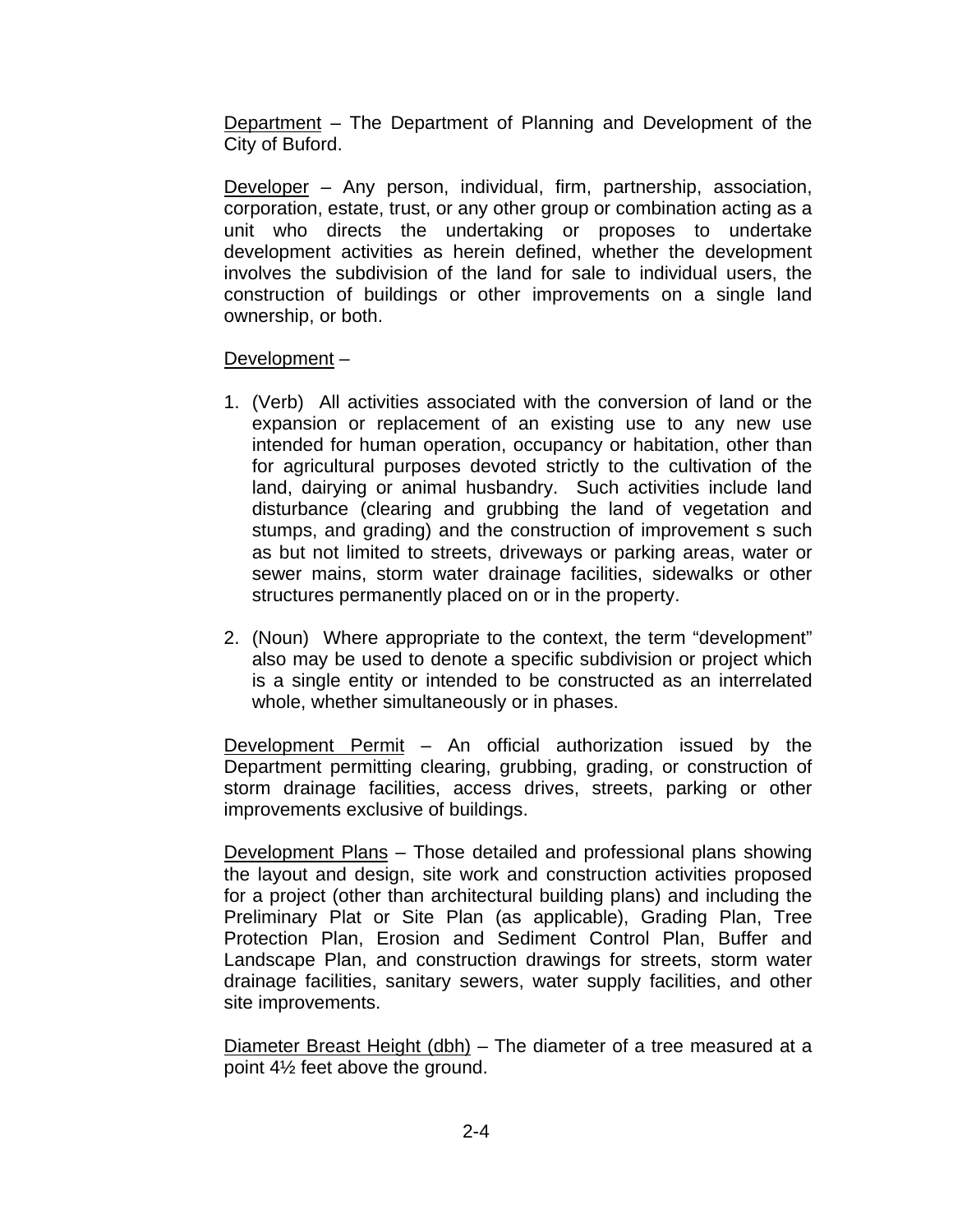Director – The Director of the Department of Planning and Development or his designee.

Drainage Improvements – Those facilities and structures intended to control and direct the passages of storm waters and other surface water flows from and across a property; including, but not limited to, swales and ditches, cross drains and other piping systems, catch basins, detention ponds, and velocity dissipation devices.

Dripline – a line on the ground established by a vertical plan extending from a tree's outermost branch tips down to the ground; i.e., the line enclosing the area directly beneath the tree's crown from which rainfall would drip.

Driveway – A vehicular access way in private ownership, other than a private street, which provides access primarily to only one property, to no more than two single-family detached residences.

Easement – Recorded authorization for a specified purpose by a property owner for the use of any designated part of the real property by another entity.

Engineering Department – Consulting Engineer or designee.

Erosion Control Regulations – The City of Buford, Georgia, Erosion and Sedimentation Control Ordinance.

Exemption Plat – A subdivision plat drawn to final plat standards, as contained herein, prepared in accordance with one of the exemptions provided under Article 3 of these Regulations.

Fee Simple – A form or property ownership in which the buildings and surrounding lands are owned by the same person.

Federal Emergency Management Agency (FEMA) – The Federal Agency which administers the National Flood Insurance Program. This agency prepares, revises and distributes the maps and studies referenced in these Regulations.

Final Plat – a finished drawing of a subdivision showing completely and accurately all legal and boundary information and certification required by these Regulations.

Flood or Flooding – A general and temporary condition of partial or complete inundation or normally dry land area.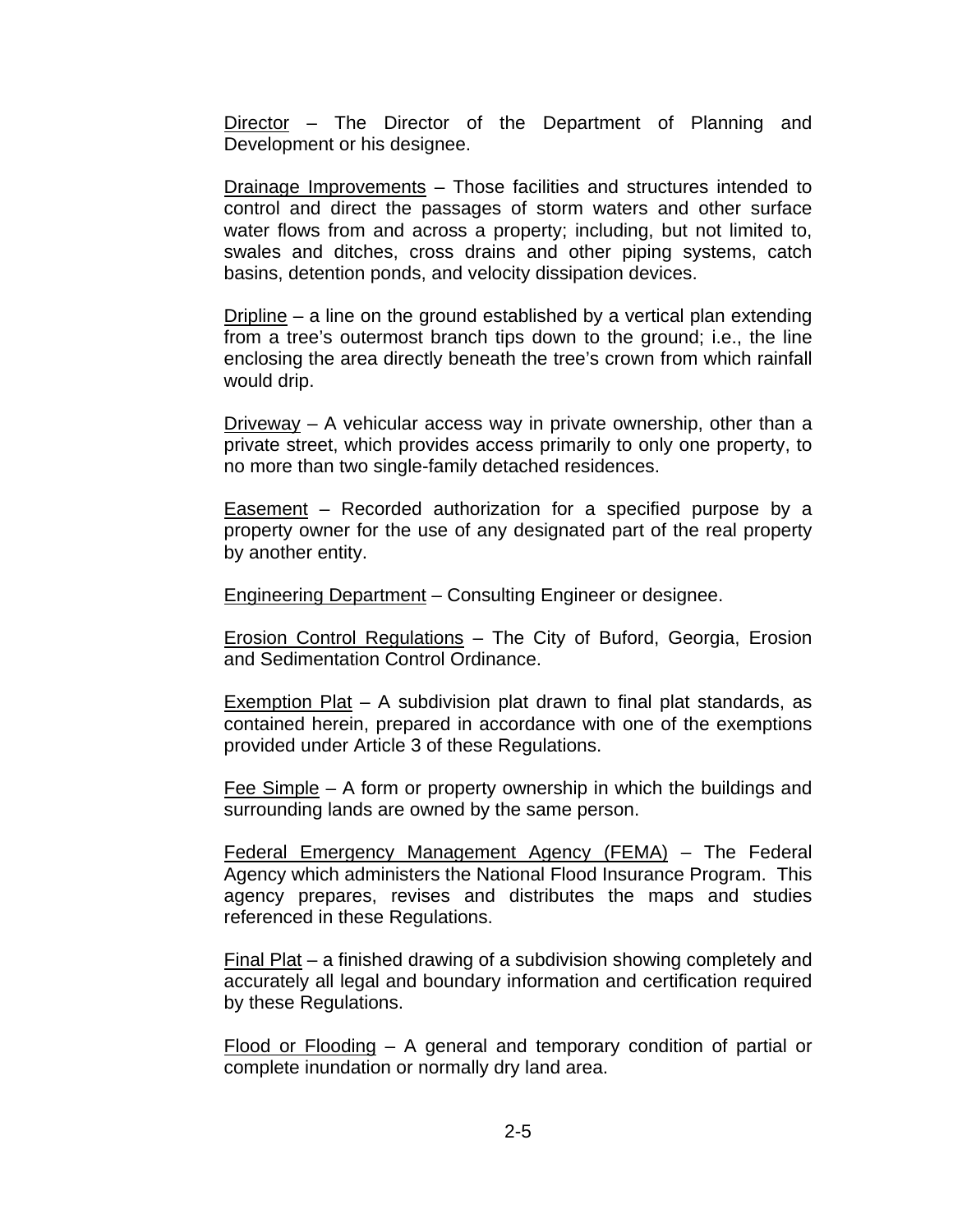Fire Services Division – A division of the Gwinnett County Department of Public Safety charged with the responsibility of enforcing the County's Fire Prevention and Life Safety Codes, and Gwinnett Handicap Ordinance.

Flood Boundary and Floodway Map – The official map issued by the Federal Emergency Management Agency, where the boundaries of the floodways are shown and the areas of Special Flood Hazard have been defined as Zone "A".

Flood Insurance Rate Map  $(FIRM)$  – An official map on which the Federal Emergency management Agency has delineated both the areas of Special Flood Hazard and the applicable risk premium zones.

Flood Insurance Study – The official report provided by the Federal Emergency Management Agency. The report contains flood profiles, as well as the Flood Boundary and Floodway Map and the water surface elevation of the base flood.

Floodway – The channel of a river or other watercourse and the adjacent areas that must be reserved in order to discharge the base flood without cumulatively increasing the water surface elevation more than one foot.

Flood Hazard Area – See Floodplain.

Floodplain – Those lands subject to flooding, which have at least a one percent probability of flooding occurrence in any calendar year; i.e., the 100-year frequency or base flood. See Flood Management Ordinance for ancillary terms.

Flood Related Definitions – See the Floodplain Management Ordinance, for specific definitions of terms used in relation to flooding, alteration of floodplains, construction of structures in or adjacent to floodplains, etc.

Freeboard – The distance between the base flood elevation and the top of a storm water detention structure.

Georgia DOT – The Department of Transportation of the State of Georgia.

Grading – The movement, removal or addition of earth on a site by the use of mechanical equipment.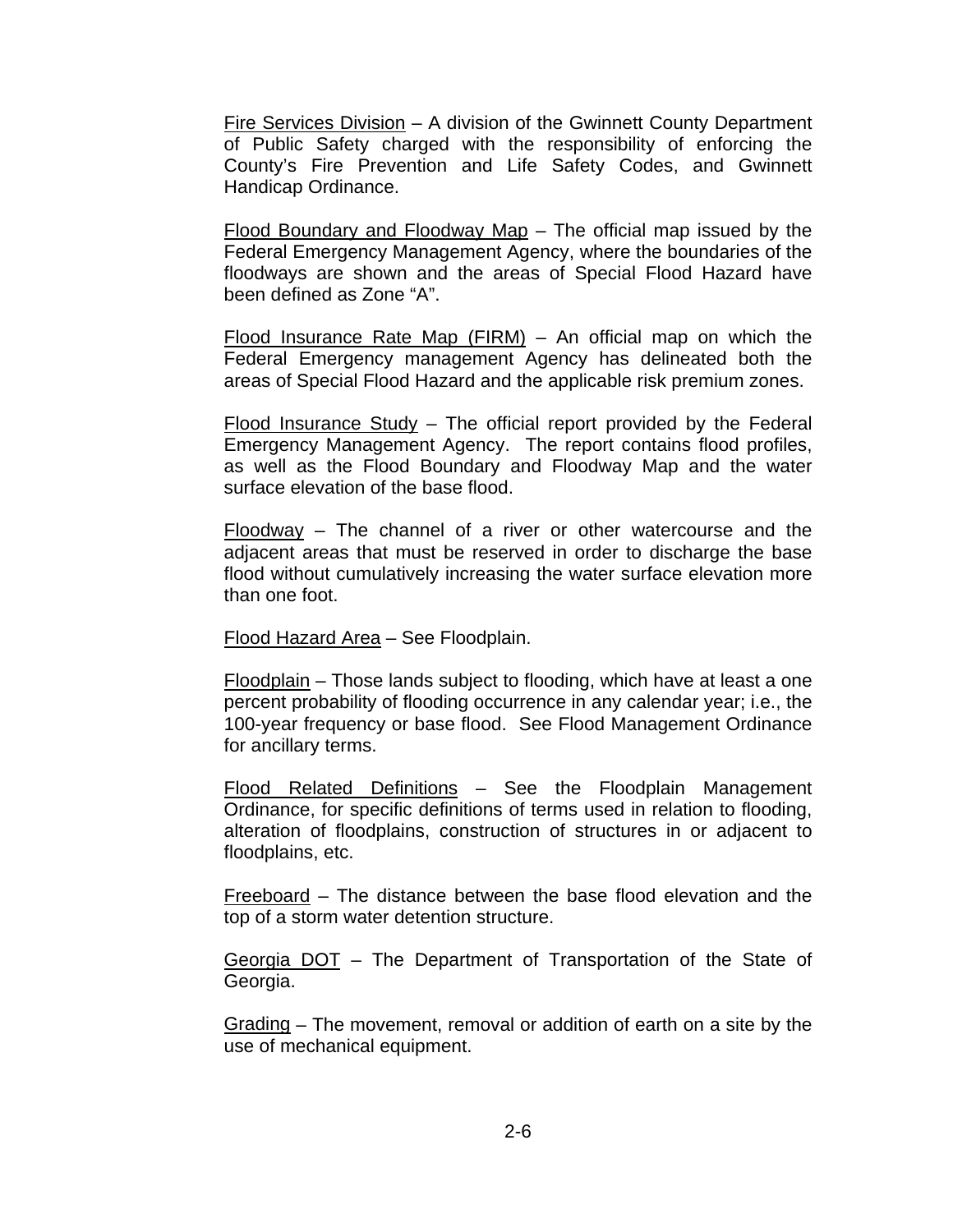Grading Permit – An official authorization issued by the Department permitting grading of a site, and may include installation of attendant storm water drainage facilities.

Grubbing – The removal of stumps or roots from a property.

Health Department – The Environmental Health Services Division of the Georgia Department of Human Resources for Gwinnett County.

House Location Plan (HLP) – A drawing showing lot information and all improvements, as outlined in Article 6.

Land Disturbance Permit – Any permit other than a Building Permit issued by the City of Buford that authorizes clearing or grading activities on a site or portion of a site. Said permit may be a Clearing, Clearing and Grubbing, Grading, or Development Permit as defined and authorized herein.

 $Lot – A portion of a subdivision, or any other parcel of land, intended$ </u> as a unit for transfer of ownership or for development or both. In determining the area and dimensions of a lot, no part of the right-ofway of a road or crosswalk may be included.

Lot, Corner – A lot abutting upon two or more streets at their intersection.

Lot, Double Frontage – A lot other than a corner lot abutting upon two or more streets.

Major Intersection – The intersection of two or more public streets in which at lease one of the streets is an arterial or major collector as designated by the Comprehensive Plan.

Major Thoroughfare – Any public street, existing or proposed, which is shown in the Comprehensive Plan as an arterial or major collector.

Mean Sea Level – The average height of the sea for all stages of the tide. It is used as a reference for establishing various elevations within the floodplain. For purposes of these Regulations, the term is synonymous with National Geodetic Vertical Datum (NGVD).

Minor Collector – A through street having the primary function of connecting subdivisions or other areas to major collector streets or other major thoroughfares, or functioning as a central route within a subdivision channeling traffic from the local streets to an abutting major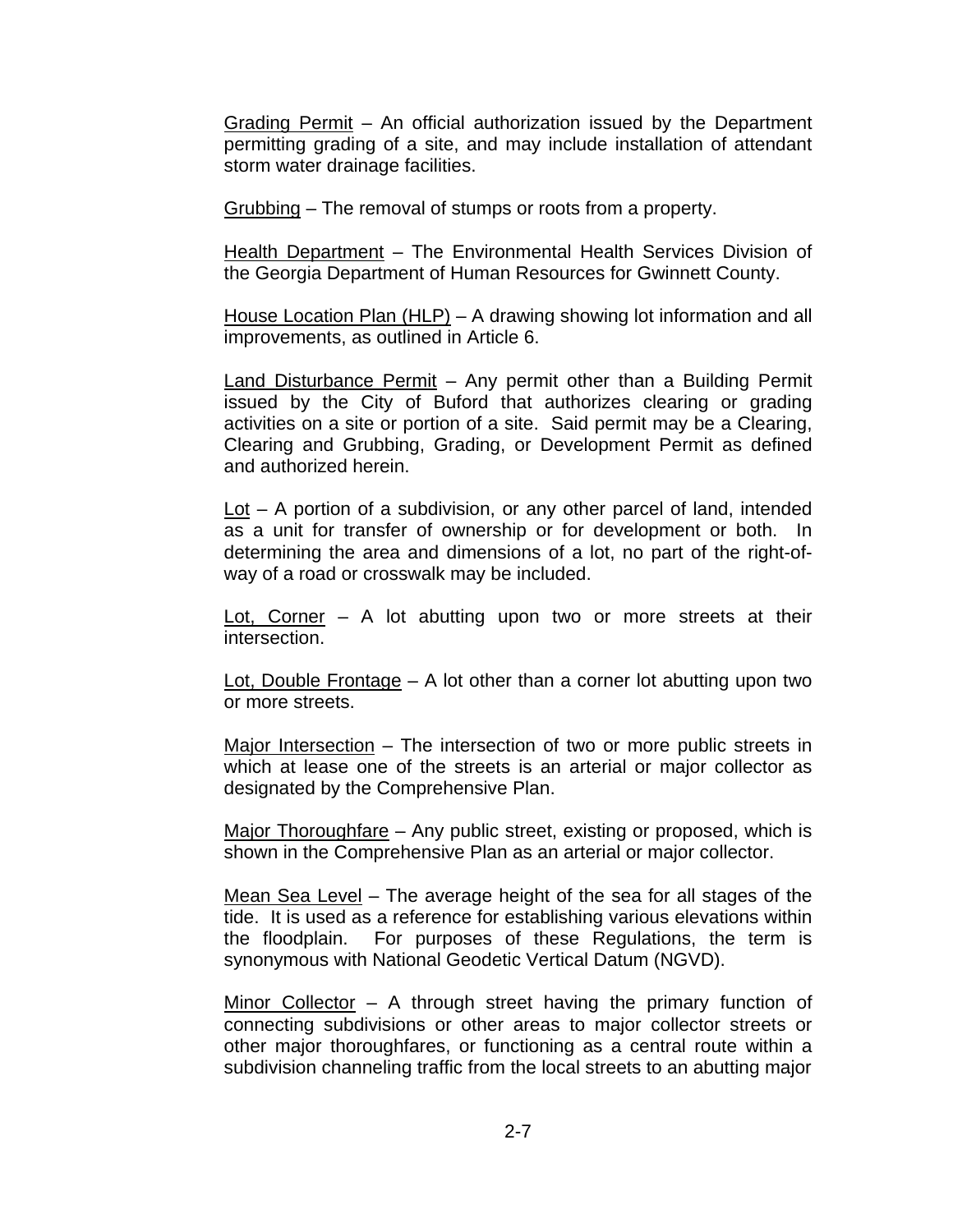thoroughfare or another minor collector street. For the purpose of these Regulations, a central but non-through route with a subdivision or other project will be considered as a minor collector, if the average daily traffic generated by the development on the route will exceed 2000 trips.

Owner – A person having a majority fee simple interest in real property, or a majority interest through any other form of ownership.

Pedestrian Way – A right-of-way within a block dedicated to public use, intended primarily for pedestrians and from which motor propelled vehicles are excluded.

Person – An individual, firm, partnership, corporation, joint venture, association, social club, fraternal organization, estate, trust, business trust, receiver, syndicate, or other group or combination acting singly or collectively for a common purpose, and the duly authorized agents thereof.

Planning Commission – The City of Buford Planning Commission.

Plat – A map indicating the subdivision, re-subdivision, or recombination of land.

Preliminary Plat – A drawing which shows the perimeter boundary, topography, lotting arrangements, street layout, and other features of a proposed subdivision, as specified in these Regulations.

Project – A principal building or structure, or group or buildings or structures, planned and designed as an interdependent unit together with all accessory uses or structures, utilities, drainage, access, and circulation facilities, whether built in whole or in phases. Examples include: a principal building on a lot, a residential subdivision, a multifamily development, a shopping center or an office park.

Public Utilities Department – The City of Buford Department of Public Utilities, which includes the water, gas, sewer, electric and street departments.

Record Drawing – A survey or other drawing based on a field survey which shows existing features or components and horizontal or vertical information (grades or location of improvements).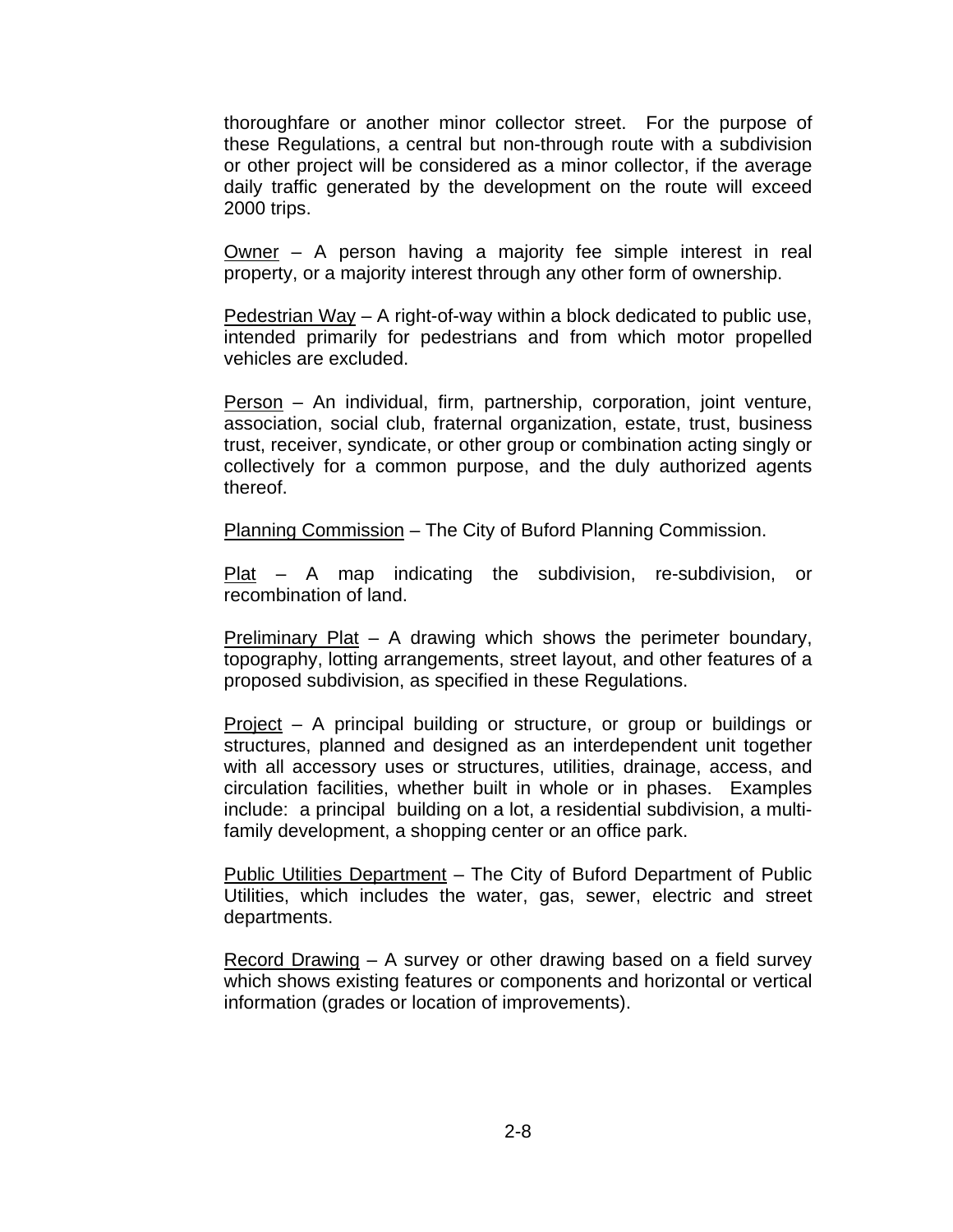Responsible Party – In the context of enforcement procedures, a person (as defined above) who is alleged to have committed, caused, continued or created a violation of the terms, requirements, regulations, or provisions, or provisions of these Regulations whether as a direct act, through lack of action or neglect, or at the direction of or on behalf of others. A responsible party may be the owner of a premises where a violation has occurred; an occupant whether through ownership, lease or other tenancy; a contractor, builder or developer; an agent of or person otherwise acting on behalf of the aforementioned parties, or other person acting in violation of these regulations.

"Road" – See "Street, Public".

 $Roadway$  – The paved portion of a street from back of curb to back of curb (or edge to edge of pavement for streets not having curbs) but excluding driveway aprons, bridges, and large single and multi-cell culverts which in a hydrologic sense can be considered to function as a bridge.

Sheet Flow – Diffused water running overland to a defined watercourse.

Site Work – Development activity to prepare a property for construction of buildings or finished structures, including clearing, grubbing, grading, and installation of soil sedimentation and erosion control facilities.

Sketch Plan – See Concept Plan.

Street, Private – An access way similar to and having the same function as a public street, providing access to more than one property, but held in private ownership (as distinct from a "driveway").

Street, Public – A right-of-way dedicated to and accepted by the City of Buford for vehicular traffic or over which the City of Buford may hold a prescriptive easement for public access, and including designated and numbered U. S. and State highways. For the purpose of these Regulations, the term "public street" shall be limited to those which afford or could afford a direct means of vehicular access to abutting property, and exclude limited access roadways which abut a property but from which direct access may not be allowed under any circumstances.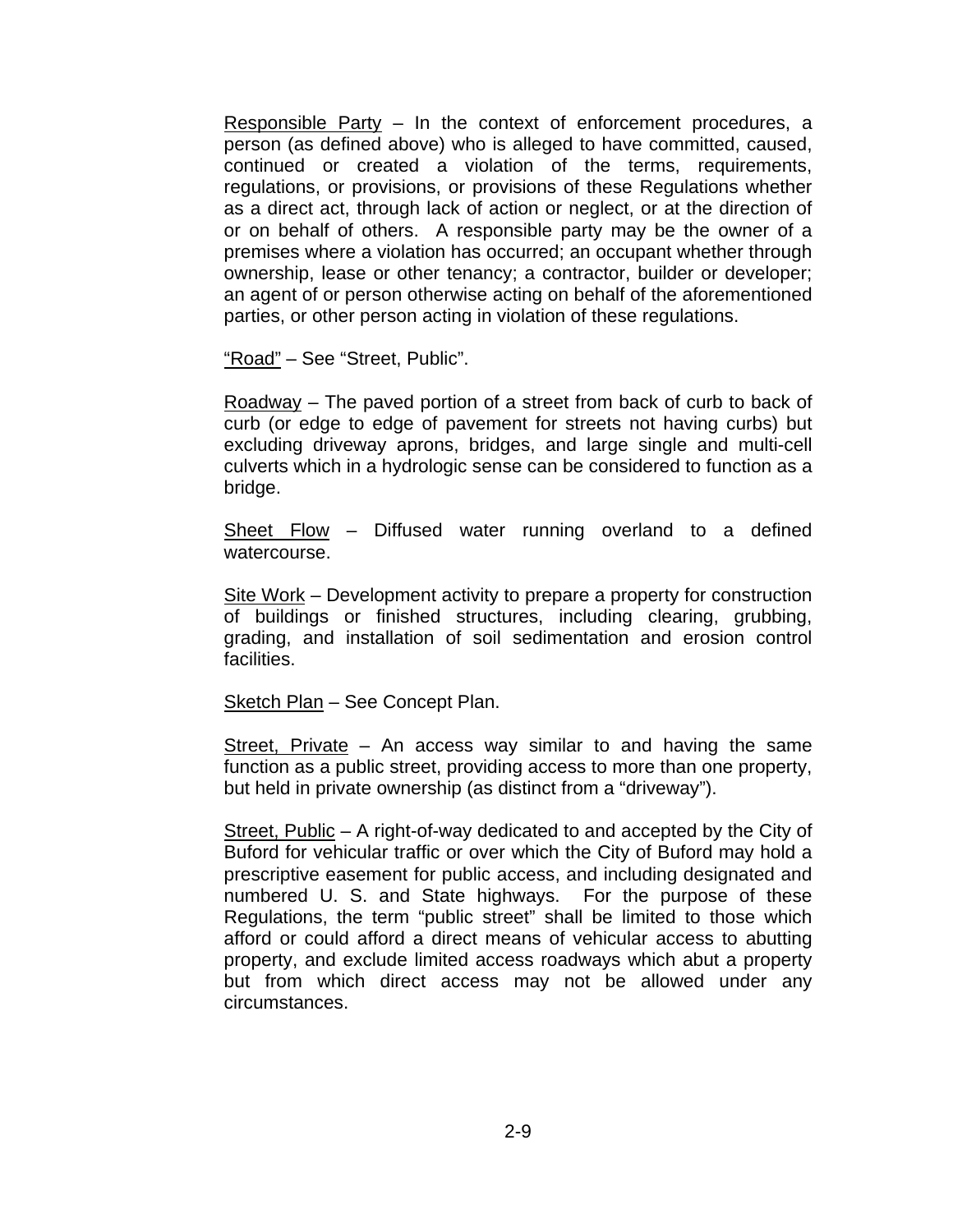Street, Local Non-Residential – A surface street intended primarily to provide local access to adjacent existing or planned commercial or industrial development and not for through traffic.

Street, Local Residential – A surface street intended primarily to provide local access to adjacent residential development and not for through traffic.

Street, Marginal Access – A local street which is parallel to and adjacent to a major thoroughfare and which provides access to adjacent properties and protection from through traffic.

Structure – Anything constructed or erected on the ground or attached to something on the ground.

Subdivider – Any person, individual, firm, partnership, association, corporation, estate, trust, or any other group or combination acting as a unit dividing or proposing to divide land so as to constitute a subdivision as herein defined, including an agent of the subdivider.

Subdivision –

- 1, (Verb) Any division or re-division of a lot, tract or parcel, regardless of its existing or future use, into two (2) or more lots, tracts or parcels. The term, "subdivision" shall mean the act or process of dividing property.
- 2. (Noun) Where appropriate to the context, the term "subdivision" also may be used in reference to the aggregate of all lots held in common ownership at the time of division.

Tie Point – The point of reference for a boundary survey. Said point of reference shall be an established, monumental position, which can be identified or relocated from maps, plats, or other documents on public record.

Traffic Engineer – The designated head of the Traffic and Transportation Bureau of the Gwinnett County Department of Engineering, or his designee.

Tree – Any self-supporting woody perennial plant, usually having a main stem or trunk and many branches, and at maturity normally attaining a trunk diameter greater than three (3) inches at any point and a height of over ten (10) feet.